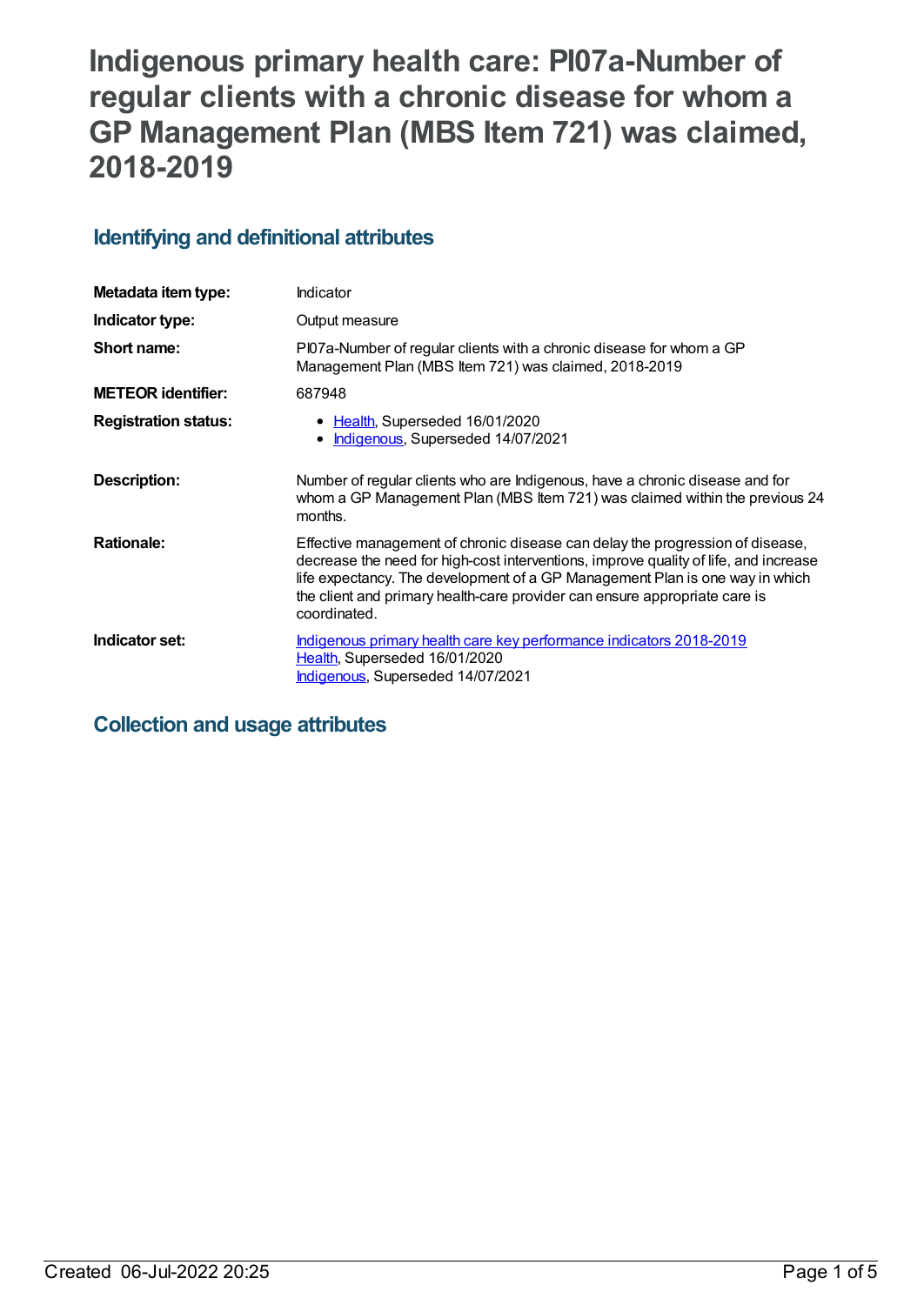| <b>Computation description:</b> | Count of regular clients who are Indigenous, have a chronic disease and for<br>whom a GP Management Plan (MBS Item 721) was claimed within the previous 24<br>months.                                                                                                                                                                                                                                  |
|---------------------------------|--------------------------------------------------------------------------------------------------------------------------------------------------------------------------------------------------------------------------------------------------------------------------------------------------------------------------------------------------------------------------------------------------------|
|                                 | 'Regular client' refers to a client of an Australian Government Department of Health-<br>funded primary health-care service (that is required to report against the Indigenous<br>primary health care key performance indicators) who has an active medical record;<br>that is, a client who has attended the Department of Health-funded primary health-<br>care service at least 3 times in 2 years. |
|                                 | GP Management Plan (MBS Item 721): The Chronic Disease Management<br>(CDM) Medicare items on the Medicare Benefits Schedule (MBS) enable GPs to<br>plan and coordinate the health care of patients with chronic or terminal medical<br>conditions (DoH 2016). GP Management Plans, for the purpose of this indicator,<br>are defined in the MBS (Item 721).                                            |
|                                 | Services taking part in the Health Care Homes Trial: For the duration of the Health<br>Care Homes trial (currently 1 October 2017 to 30 November 2019), clients who are<br>part of the trial will be deemed to have had an MBS Item 721 claimed if there is<br>evidence of a GP Management Plan recorded.                                                                                              |
|                                 | Presented as a number.                                                                                                                                                                                                                                                                                                                                                                                 |
|                                 | Calculated separately for each chronic disease type:                                                                                                                                                                                                                                                                                                                                                   |
|                                 | a) Type II diabetes                                                                                                                                                                                                                                                                                                                                                                                    |
|                                 | Exclude Type I diabetes, secondary diabetes, gestational diabetes mellitus (GDM),<br>previous GDM, impaired fasting glucose, impaired glucose tolerance.                                                                                                                                                                                                                                               |
|                                 | b) Cardiovascular disease                                                                                                                                                                                                                                                                                                                                                                              |
|                                 | c) Chronic obstructive pulmonary disease                                                                                                                                                                                                                                                                                                                                                               |
|                                 | d) Chronic kidney disease                                                                                                                                                                                                                                                                                                                                                                              |
|                                 | At this stage, this indicator is only calculated for Type II diabetes as currently this<br>is the only relevant chronic disease type with an agreed national definition.                                                                                                                                                                                                                               |
| <b>Computation:</b>             | Numerator only                                                                                                                                                                                                                                                                                                                                                                                         |
| Numerator:                      | Calculation A: Number of regular clients who are Indigenous, have Type II<br>diabetes and for whom a GP Management Plan (MBS Item 721) was claimed<br>within the previous 24 months.                                                                                                                                                                                                                   |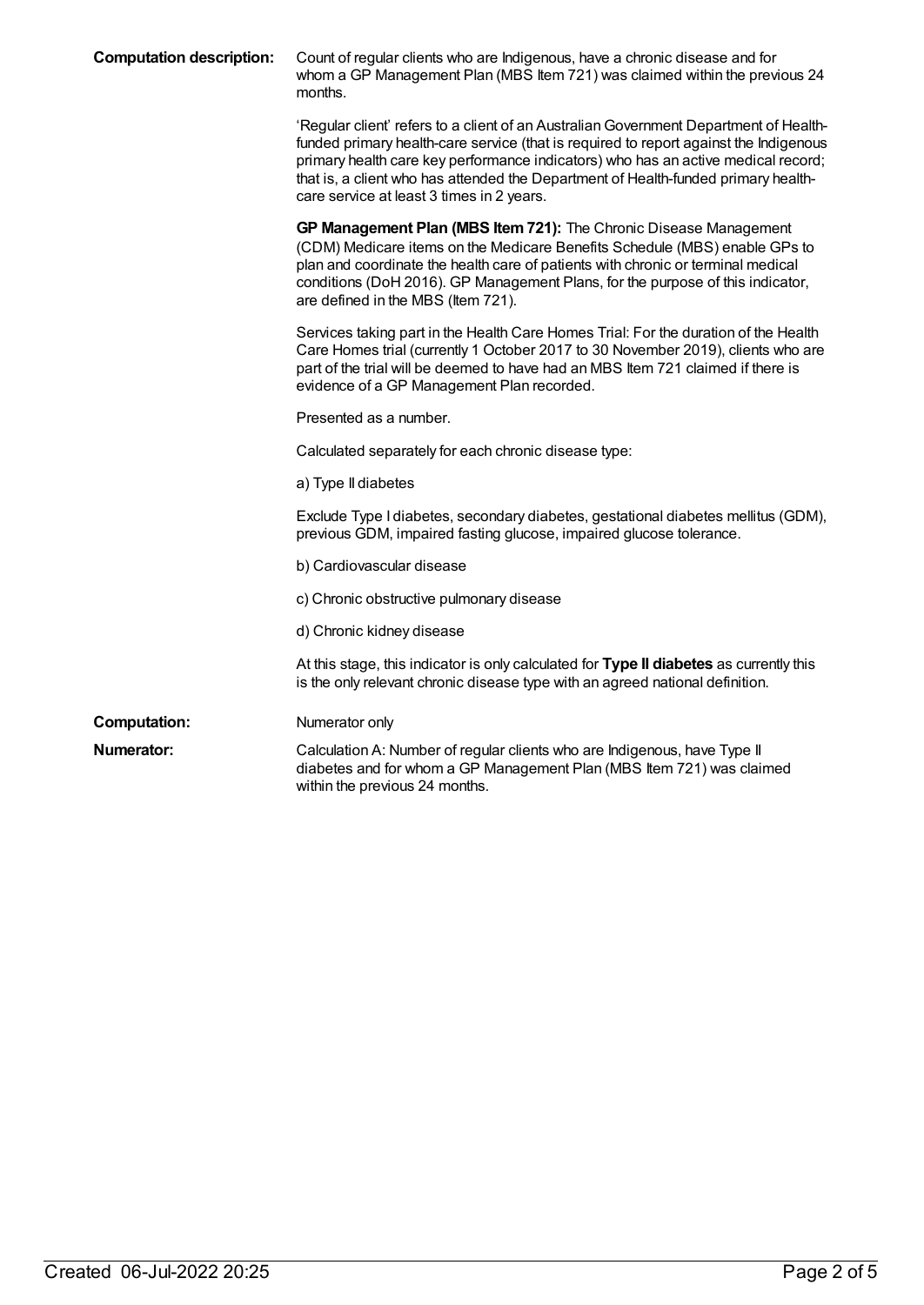[Person—diabetes](https://meteor.aihw.gov.au/content/270194) mellitus status, code NN

**Data Source**

[Indigenous](https://meteor.aihw.gov.au/content/430643) primary health care data collection

**NMDS / DSS**

[Indigenous](https://meteor.aihw.gov.au/content/694101) primary health care NBEDS 2018–19

**Guide for use**

Type II diabetes only.

#### **Data Element / Data Set**

Person-GP [Management](https://meteor.aihw.gov.au/content/504966) Plan (MBS Item 721) indicator, yes/no code N

**Data Source**

[Indigenous](https://meteor.aihw.gov.au/content/430643) primary health care data collection

**NMDS / DSS**

[Indigenous](https://meteor.aihw.gov.au/content/694101) primary health care NBEDS 2018–19

#### **Data Element / Data Set**

[Person—Indigenous](https://meteor.aihw.gov.au/content/602543) status, code N

**Data Source**

[Indigenous](https://meteor.aihw.gov.au/content/430643) primary health care data collection

**NMDS / DSS**

[Indigenous](https://meteor.aihw.gov.au/content/694101) primary health care NBEDS 2018–19

#### **Data Element / Data Set**

[Person—regular](https://meteor.aihw.gov.au/content/686291) client indicator, yes/no code N

**Data Source**

[Indigenous](https://meteor.aihw.gov.au/content/430643) primary health care data collection

**NMDS / DSS**

[Indigenous](https://meteor.aihw.gov.au/content/694101) primary health care NBEDS 2018–19

#### **Disaggregation:** 1. Sex:

a) Male

b) Female

2. Age group: a) 0–4 years b) 5–14 years c) 15–24 years d) 25–34 years e) 35–44 years f) 45–54 years g) 55–64 years h) 65 years and over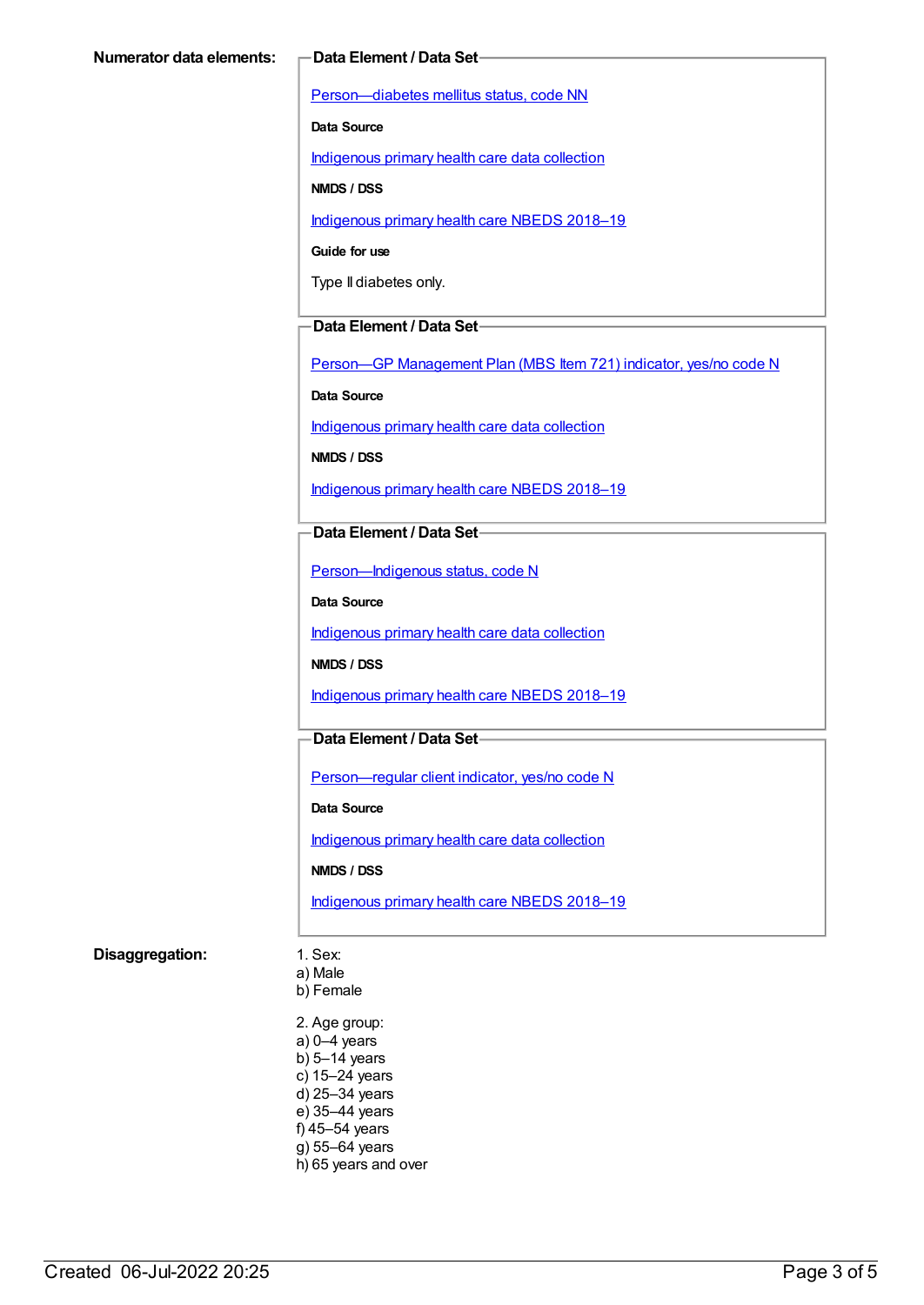#### **Disaggregation data elements:**

#### **Data Element / Data Set**

[Person—age,](https://meteor.aihw.gov.au/content/303794) total years N[NN]

**Data Source**

[Indigenous](https://meteor.aihw.gov.au/content/430643) primary health care data collection

**NMDS / DSS**

[Indigenous](https://meteor.aihw.gov.au/content/694101) primary health care NBEDS 2018-19

### **Data Element / Data Set**

Person-sex, code X

**Data Source**

[Indigenous](https://meteor.aihw.gov.au/content/430643) primary health care data collection

**NMDS / DSS**

[Indigenous](https://meteor.aihw.gov.au/content/694101) primary health care NBEDS 2018-19

## **Representational attributes**

| <b>Representation class:</b> | Count   |
|------------------------------|---------|
| Data type:                   | Real    |
| Unit of measure:             | Person  |
| Format:                      | N[N(6)] |
|                              |         |

#### **Indicator conceptual framework**

| Framework and | Continuous |
|---------------|------------|
| dimensions:   |            |

## **Data source attributes**

| Data sources: | Data Source                                    |
|---------------|------------------------------------------------|
|               | Indigenous primary health care data collection |
|               | <b>Frequency</b>                               |
|               | 6 monthly                                      |
|               | Data custodian                                 |
|               | Australian Institute of Health and Welfare.    |

## **Accountability attributes**

|                      | Further data development / Further work is required to reach agreement on national definitions for other chronic |
|----------------------|------------------------------------------------------------------------------------------------------------------|
| collection required: | diseases including cardiovascular disease, chronic obstructive pulmonary disease                                 |
|                      | and chronic kidney disease.                                                                                      |

## **Source and reference attributes**

| <b>Submitting organisation:</b> | Australian Institute of Health and Welfare |
|---------------------------------|--------------------------------------------|
|                                 | Australian Government Department of Health |